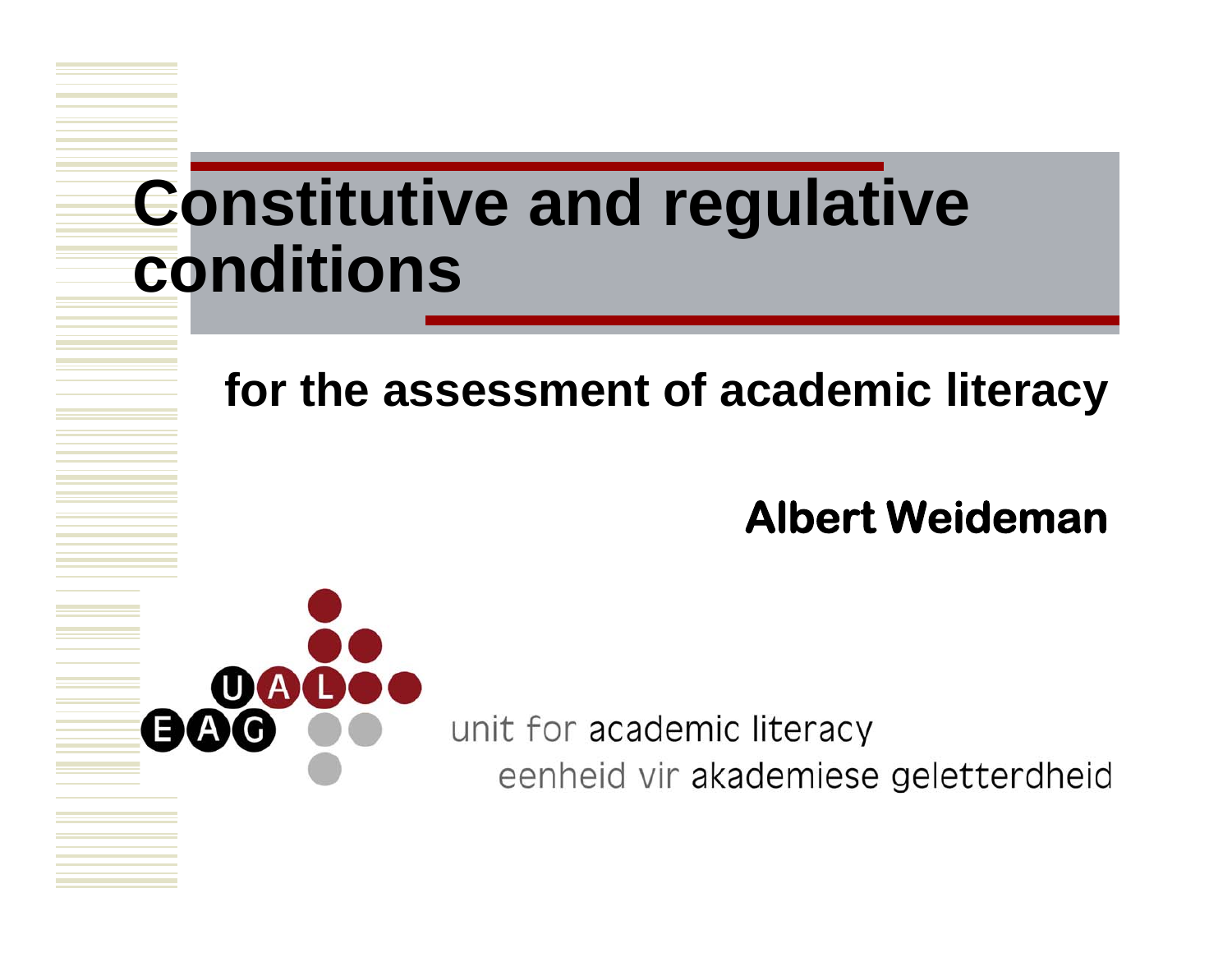# **Necessary and sufficient**

conditions for language testing

- avoided by Messick (1980: 1019)
- embraced by Bachman & Palmer (1996: 23), Davies & Elder (2005: 798)
- perhaps not adequate, but to some extent useful to explain "constitutive" and "regulative"

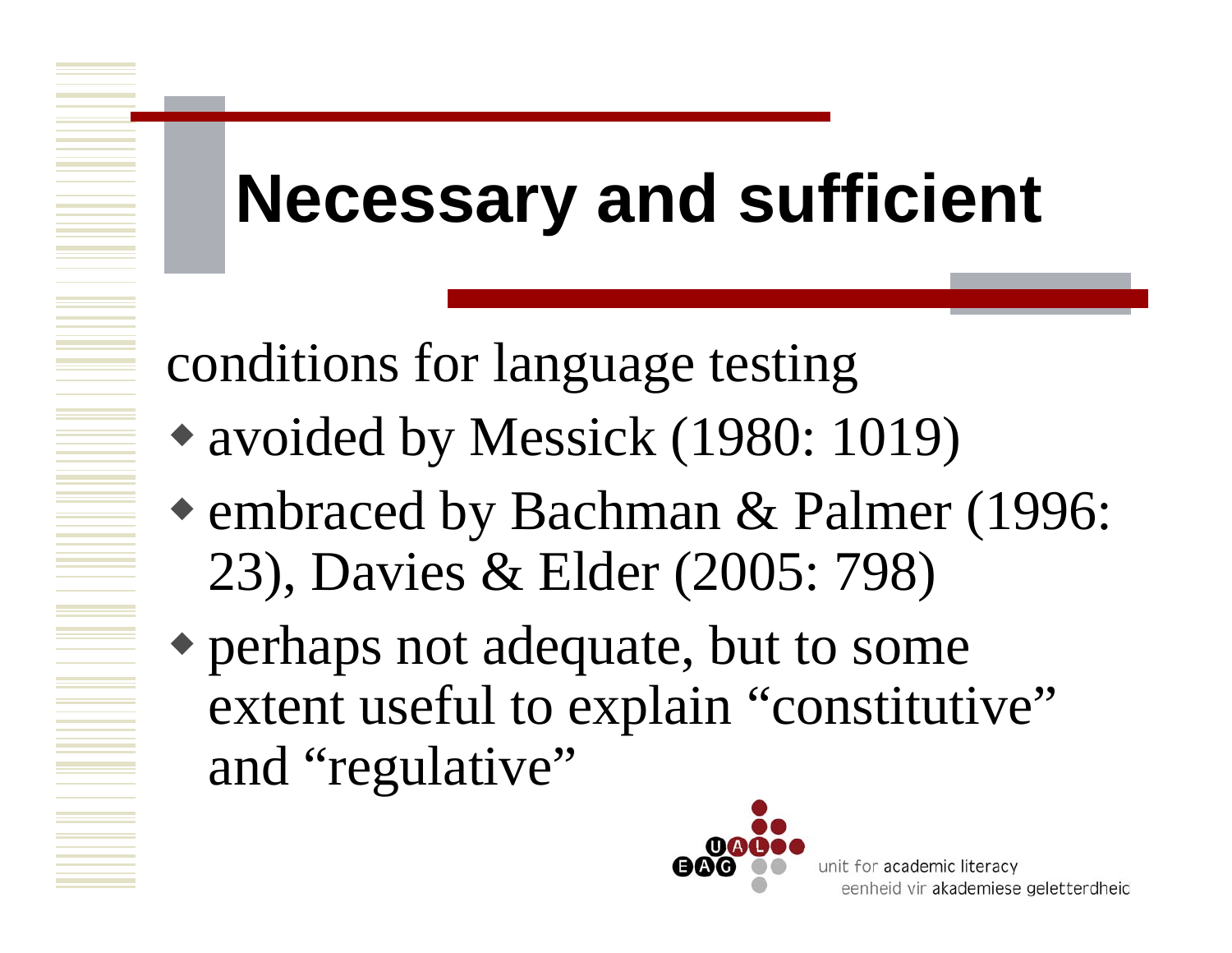# **love**actually





*"… sometimes something is so transparency that one needs no evidential proof "*  (the Colin Firth character in the film [Jamie] proposing in broken Portuguese to his beautiful Aurelia).

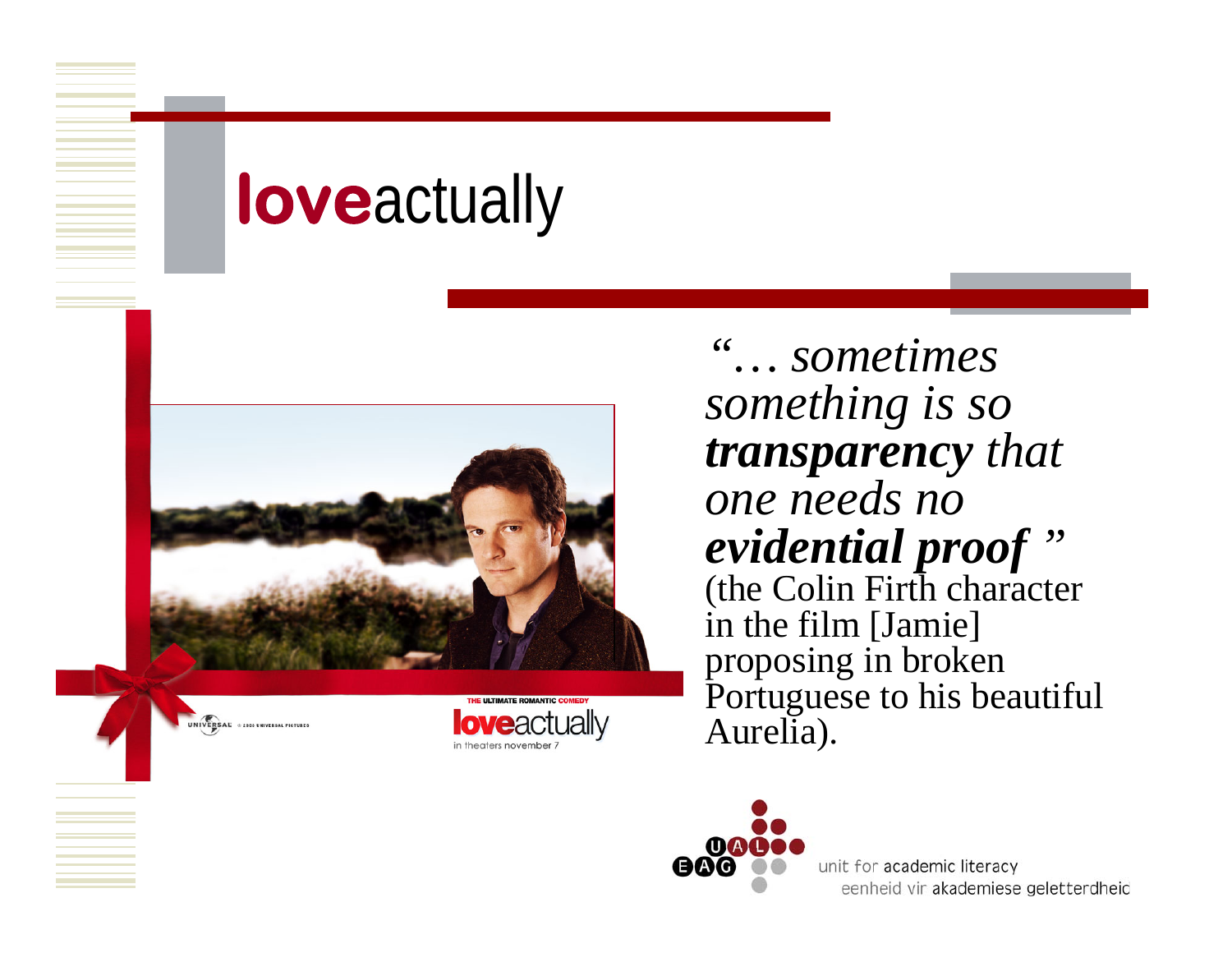## **Regulative conditions for test design**

- indeed include love and care for others, but also
- transparency, appropriateness (relevance), utility, accountability
- complement and disclose *constitutive* technical reliability and validity, theoretical defensibility of the design.

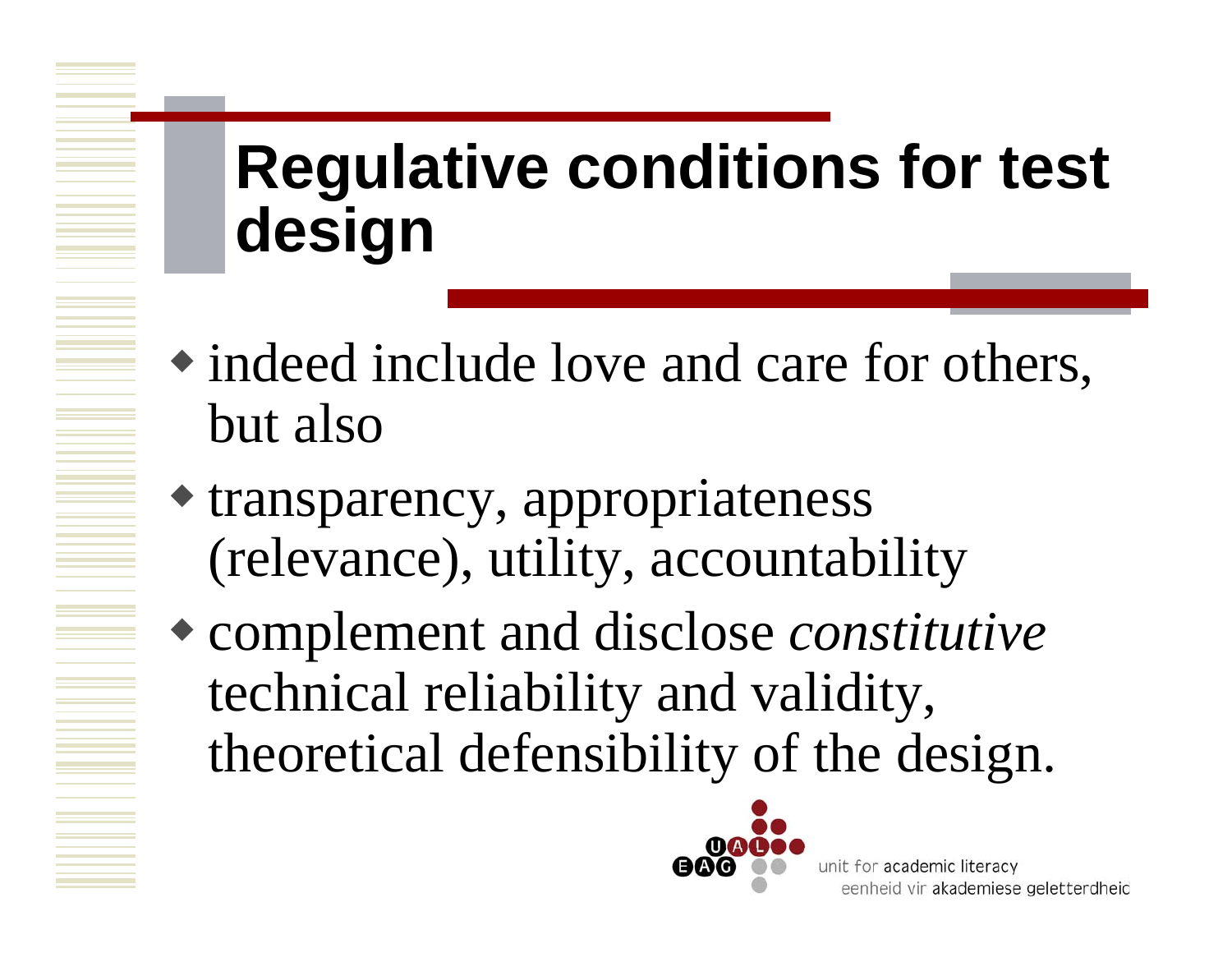# **An outline of the argument**

- Language testing is a "central area of applied linguistics" (McNamara & Roever 2006: 255).
- Applied linguistics is a discipline of design.
- If so, what unitary or overarching notion is appropriate and desirable for language testing?
- An emerging foundational framework can help us
	- **develop a robust systematic account for fundamental** concepts in testing
	- **provide an alternative conceptualisation of such** concepts.

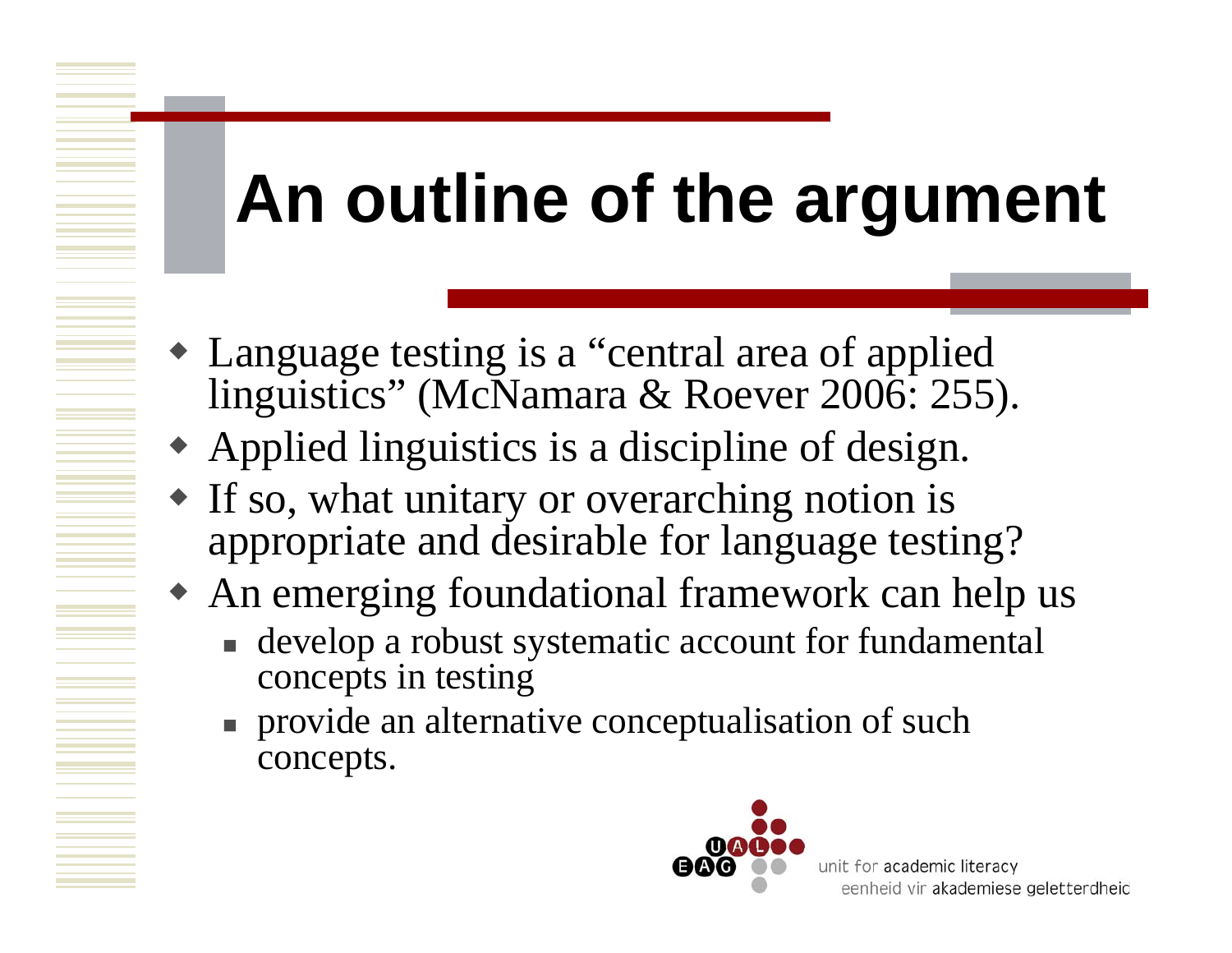## **Context: trade-offs in testing**

TiaPlus Factor Analysis: Subgroup 0 - Subtest 0

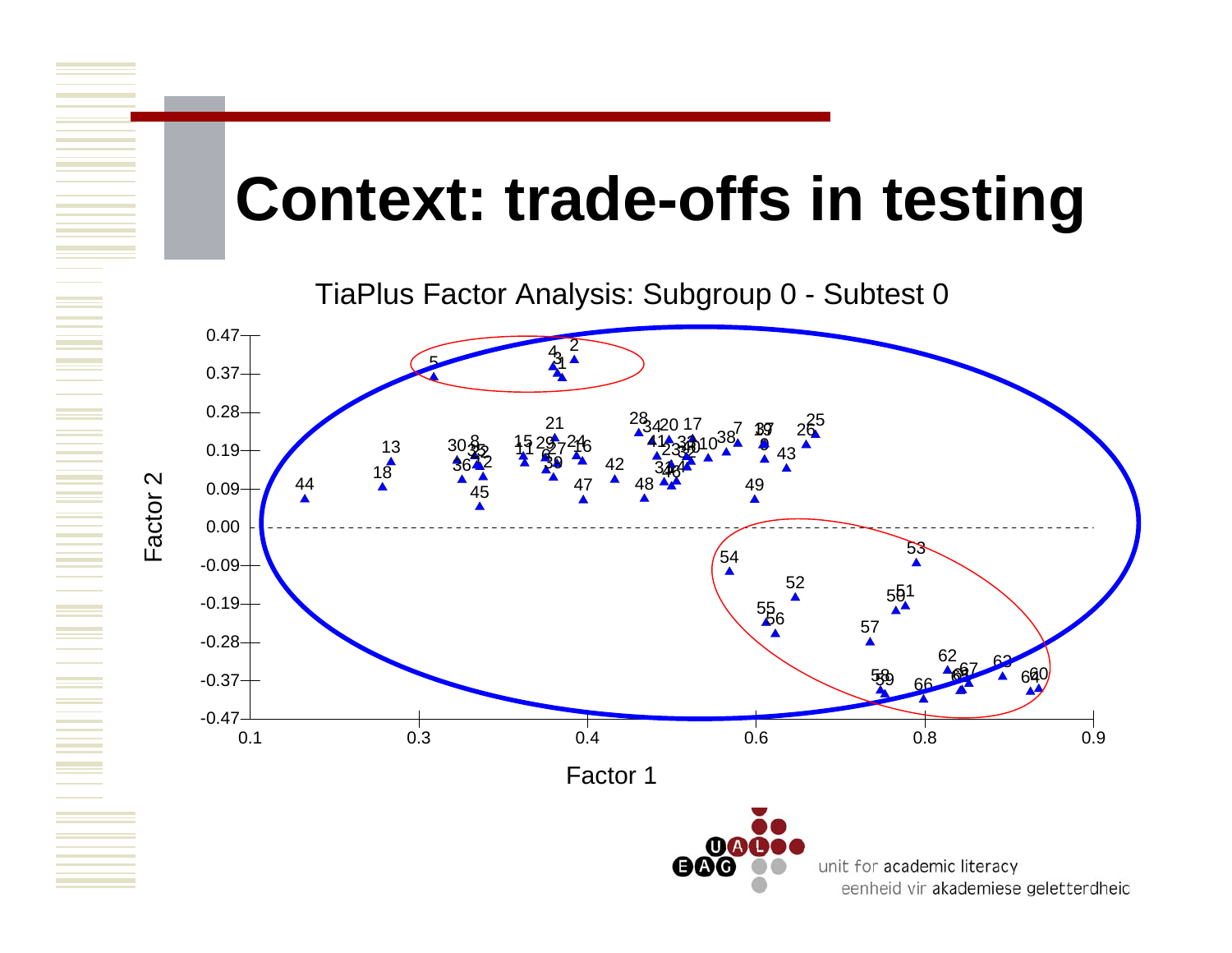## **Two "most fundamental" considerations for testing**

- **1) Validity** is … the most fundamental consideration (AERA 1999: 9)
- 2) The most important consideration in designing … a test … is its **usefulness**  (Bachman & Palmer 1996: 17; Bachman 2001: 110)

1) and 2) are both divergent and congruent

![](_page_6_Picture_4.jpeg)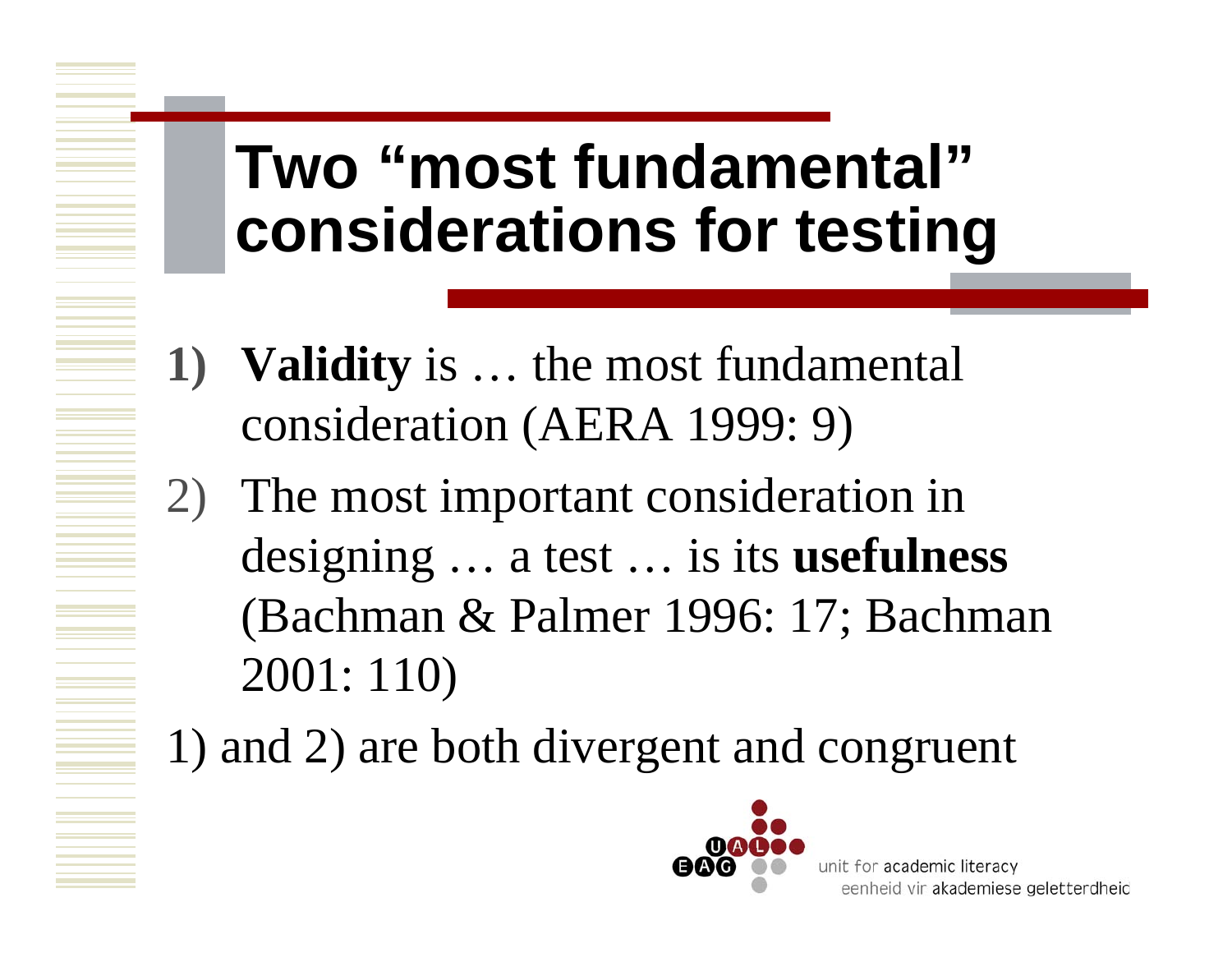# **Divergence masked**

by inclusion of validity under usefulness:

#### $$ Authenticity + Interactiveness + **Practicality**

*Bachman & Palmer's model of test usefulness*

![](_page_7_Picture_4.jpeg)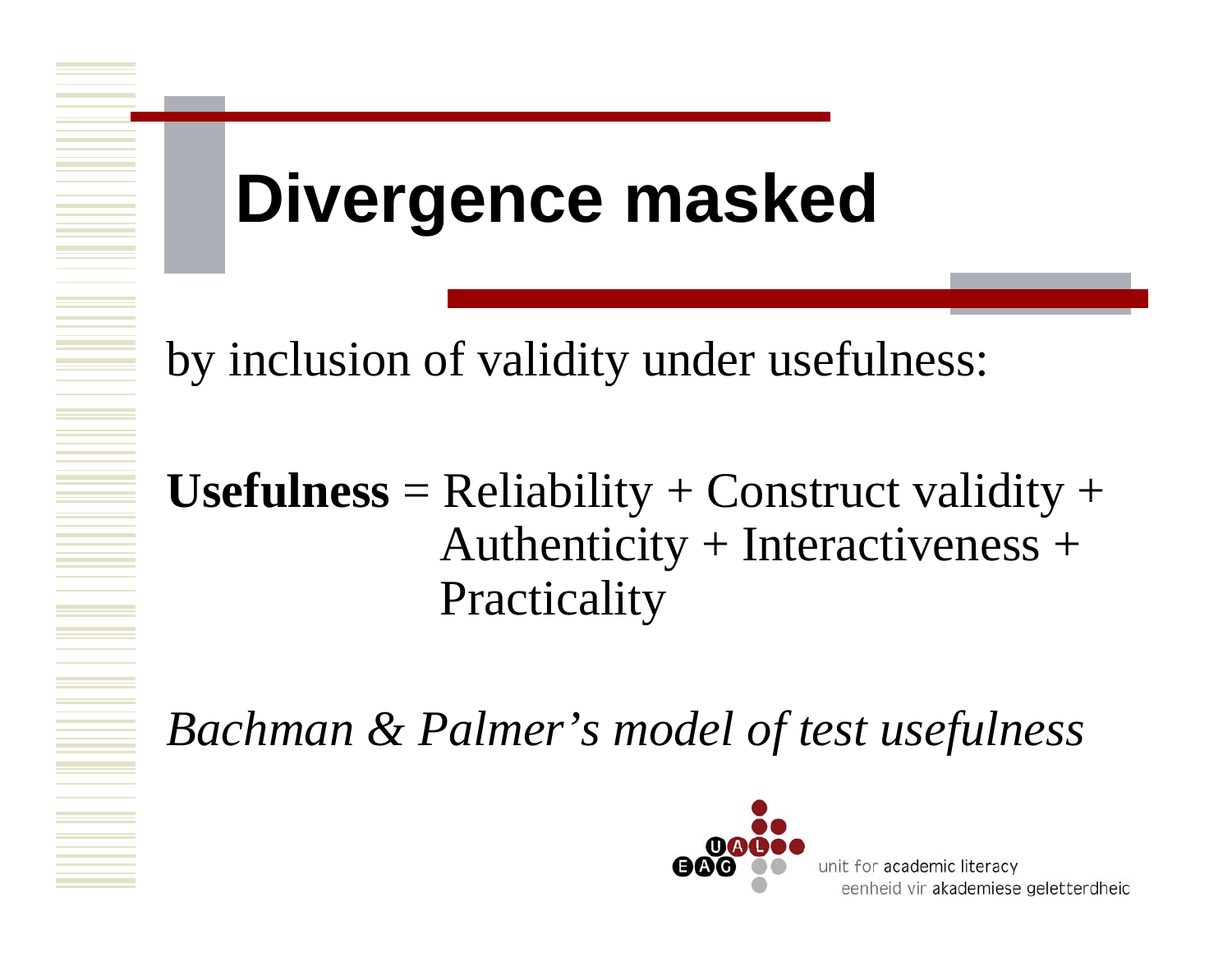# **Congruences**

- Validity as judgment / interpretation of test scores (Messick, Kane)
- Usefulness echoes Messick's test utility, efficiency, instrumentality
- A unified/unitary view of language testing is desirable

![](_page_8_Picture_4.jpeg)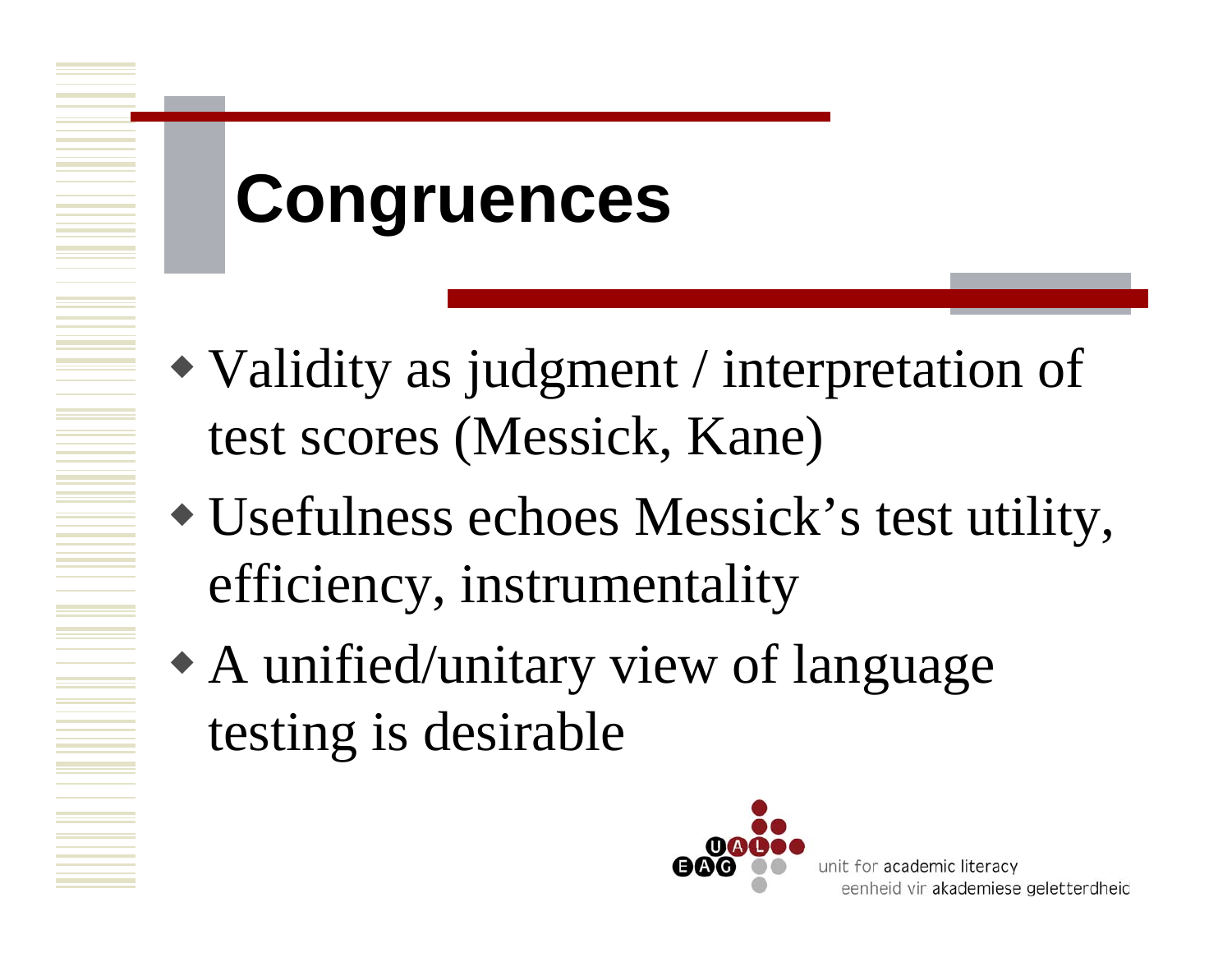## **Validity reconsidered: reinterpreting Messick**

|                                            | <i>adequacy</i> of                 | appropriateness<br>of                             |
|--------------------------------------------|------------------------------------|---------------------------------------------------|
| inferences from<br>scores                  | multiple sources<br>of evidence    | relates to impact<br>/ consequences               |
| design decisions<br>based on<br>inferences | reflected in<br>utility, relevance | anticipate public<br>justification of<br>test use |

![](_page_9_Picture_2.jpeg)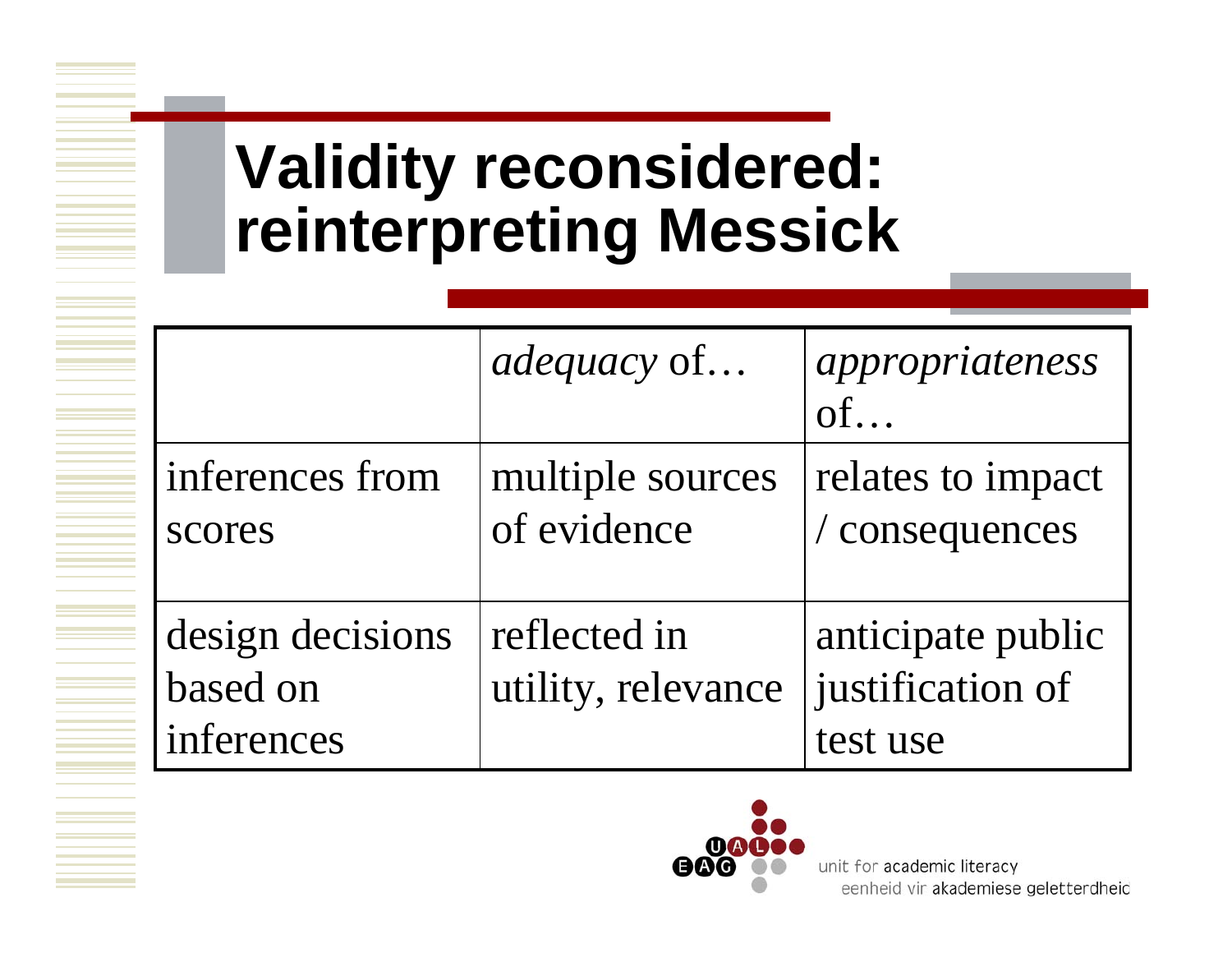# **Validity reconsidered (cont.)**

- $\bullet$  = coherence / systematic fit of fundamental considerations?
- Consider exhibits (3) to (6).
- Why subsume everything under validity?
- Distinguishing what is conceptually distinct.

![](_page_10_Picture_5.jpeg)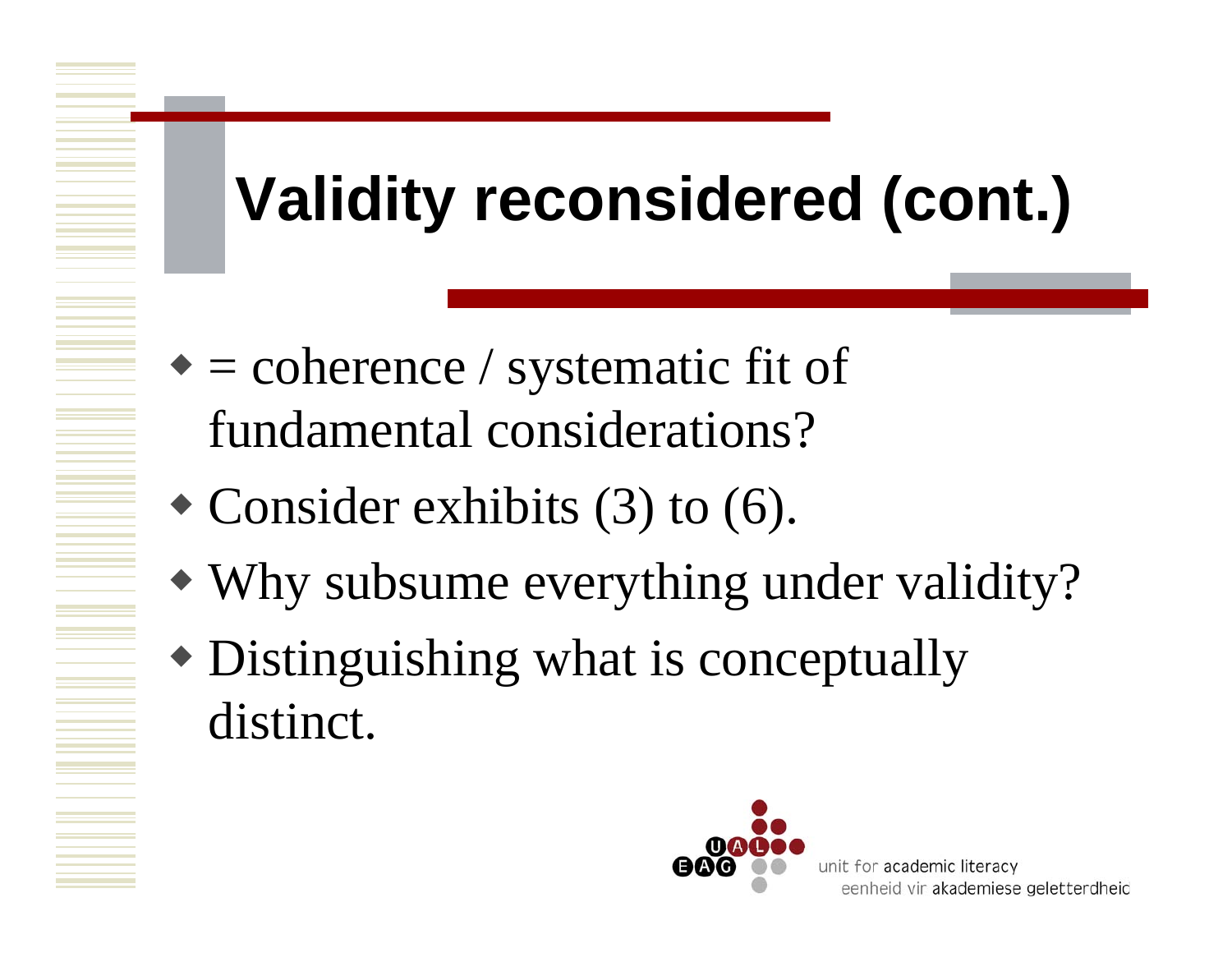## **Subjective & objective components of validity**

- Help from the neighbours (jurisprudence)
- Result of process of validation?
- ♦ Subjective technical interpretation achieved on the basis of objective measurements.
- $\blacklozenge$  Fear underlying orthodox view: modernist belief in scores having meaning on their own.
- Validation as process and validity as function.

![](_page_11_Picture_6.jpeg)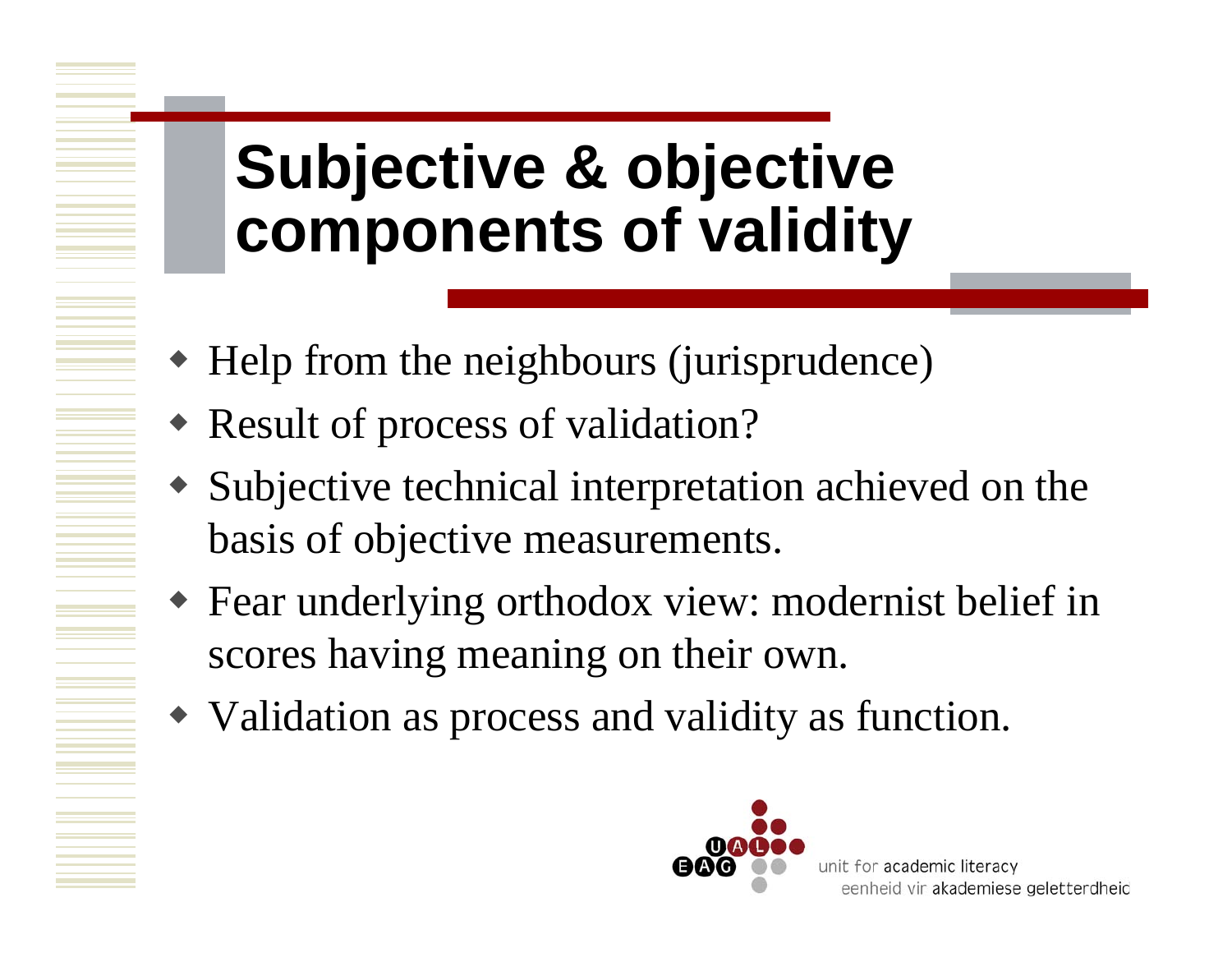## **Terminal functions of an applied linguistic design**

![](_page_12_Figure_1.jpeg)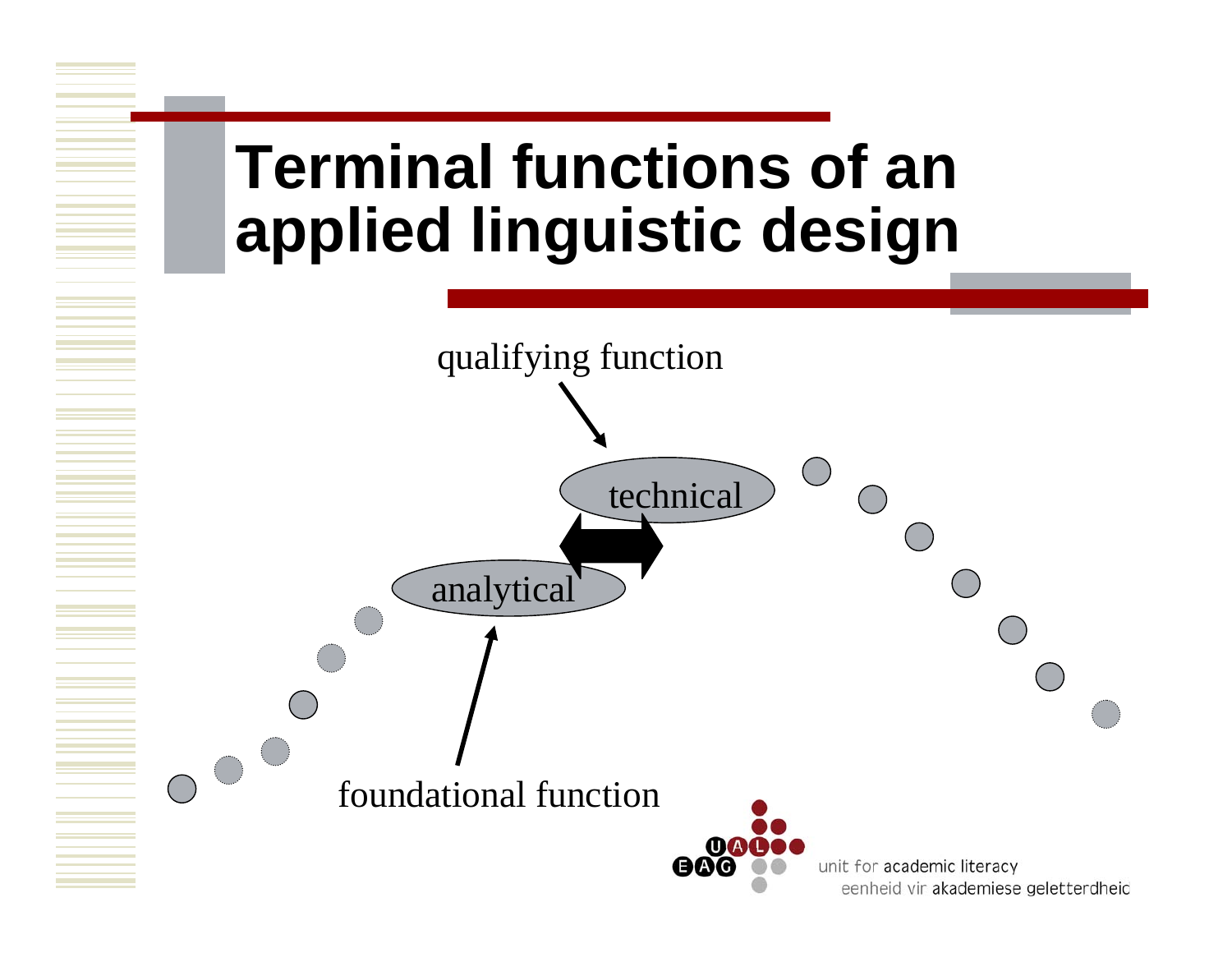### We need technical fantasy as well as theoretical analysis

![](_page_13_Picture_1.jpeg)

… and, contrary to modernist belief, the technical fantasy of the designer of an applied linguistic product has primacy.

![](_page_13_Picture_3.jpeg)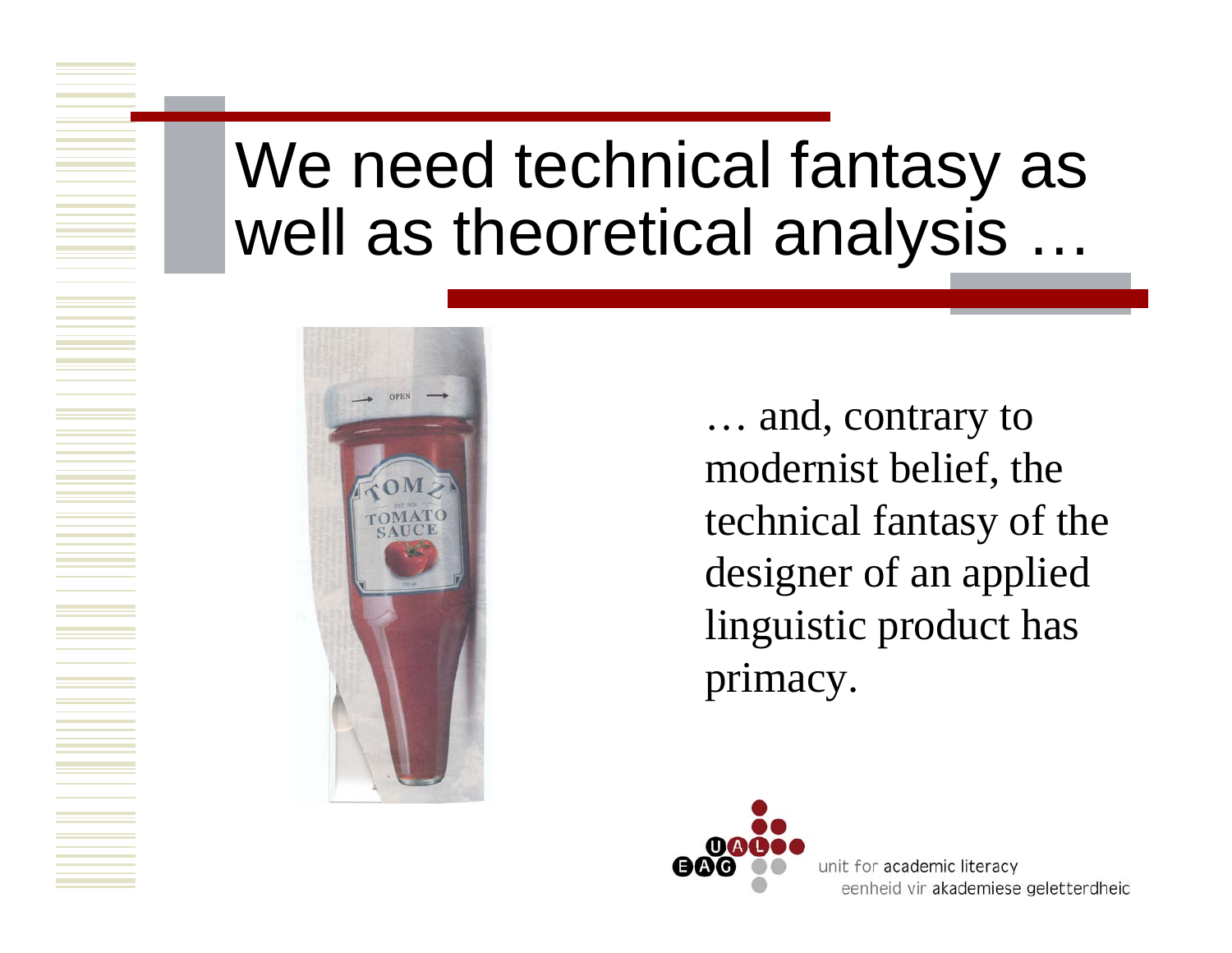![](_page_14_Figure_0.jpeg)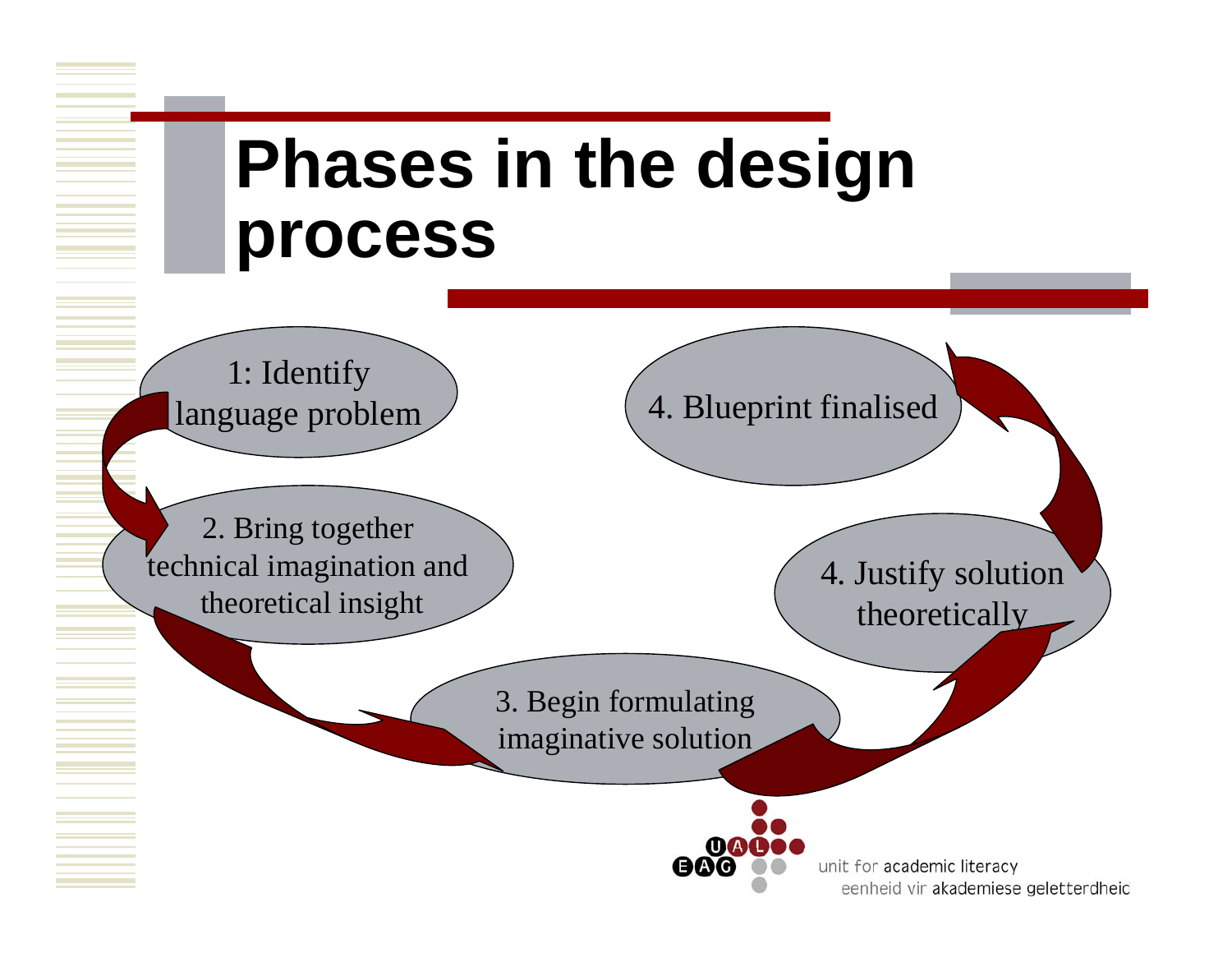![](_page_15_Figure_0.jpeg)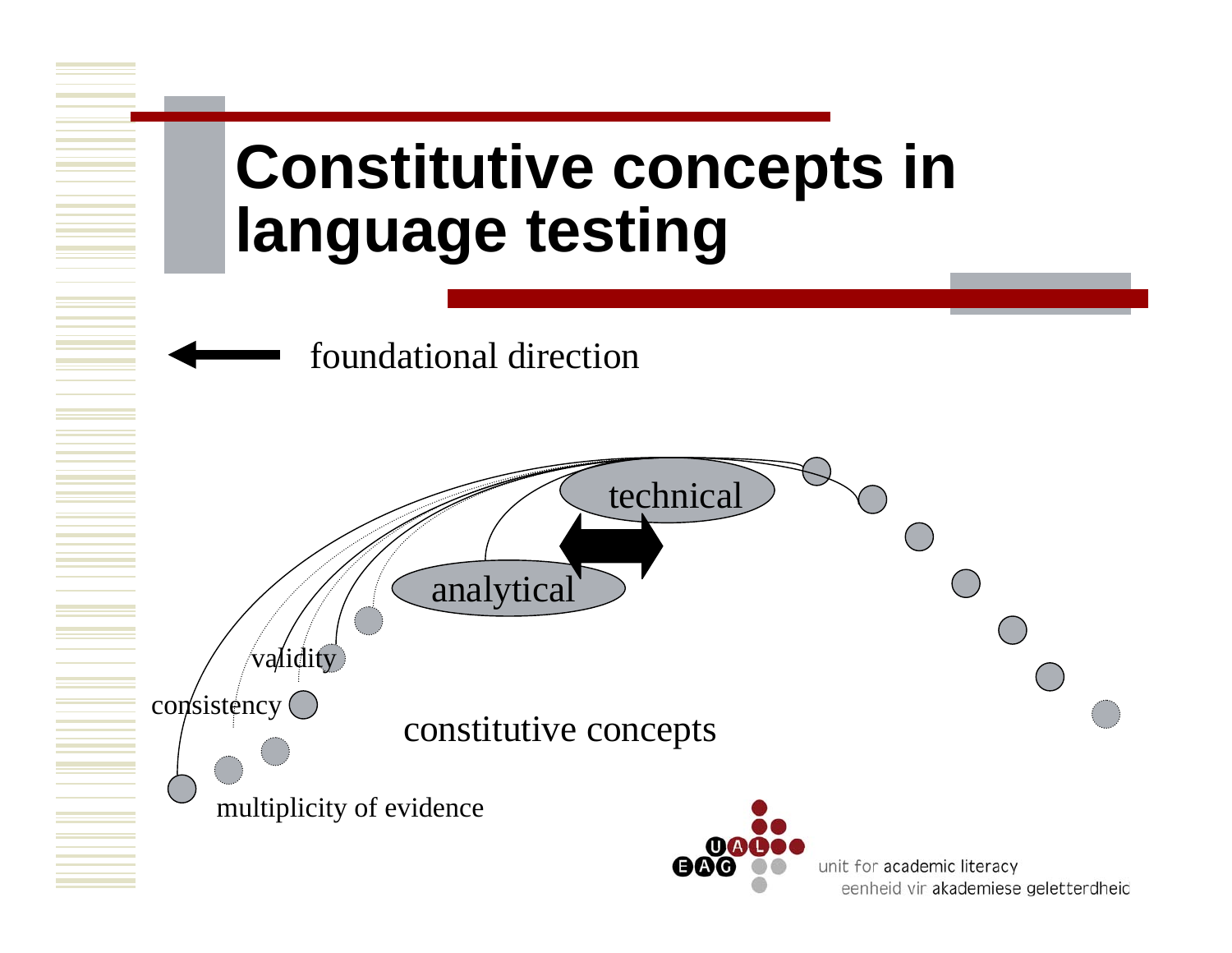## **Technical consistency / reliability of TALL**

| <b>Version of test</b> | <b>Alpha</b> |
|------------------------|--------------|
| 2004 (Pretoria)        | 0.95         |
| 2005 (Northwest)       | 0.94         |
| 2006 (Pretoria)        | 0.94         |
| 2006 (Stellenbosch)    | 0.91         |
| 2008 (Pretoria)        | 0.94         |
| <b>Average</b>         | 0.94         |
|                        |              |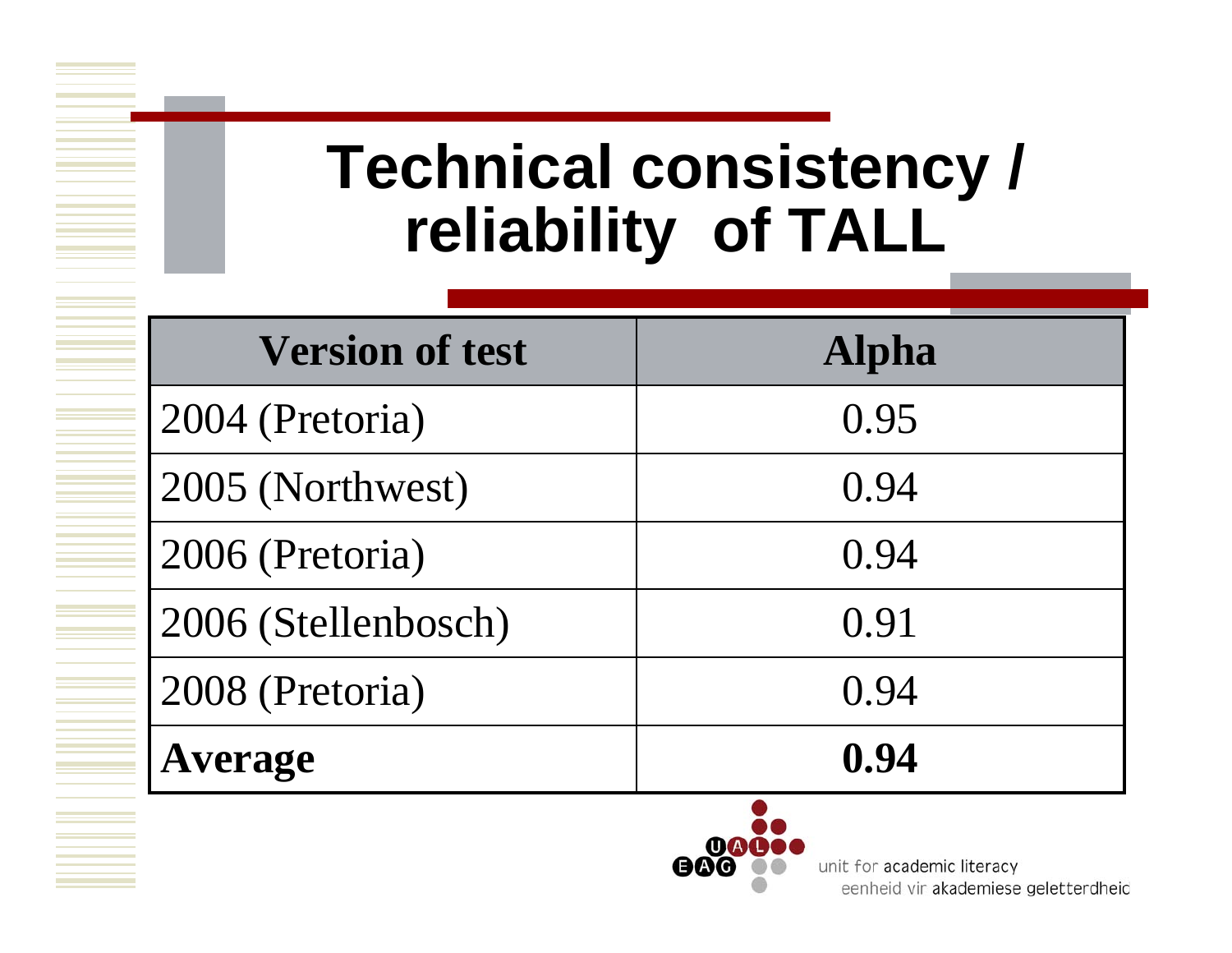![](_page_17_Figure_0.jpeg)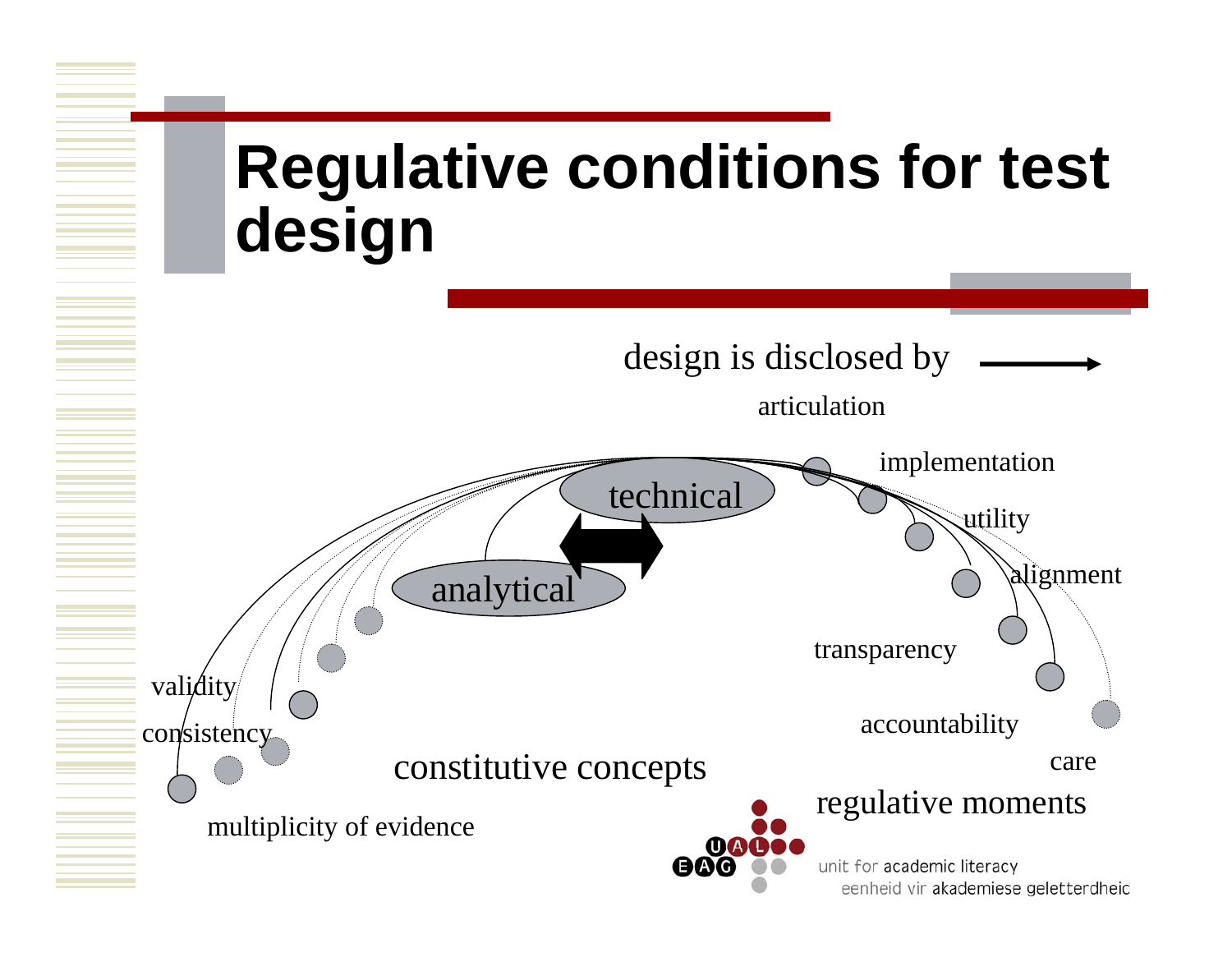# **Disclosing the meaning of design**

- Designs need both theoretical and social accountability, public justification.
- Trade-offs in design (between technical means and ends) analogical economic idea.
- Designs are imaginatively conceived.
- Designs are made to demonstrate love, care for others.

![](_page_18_Picture_5.jpeg)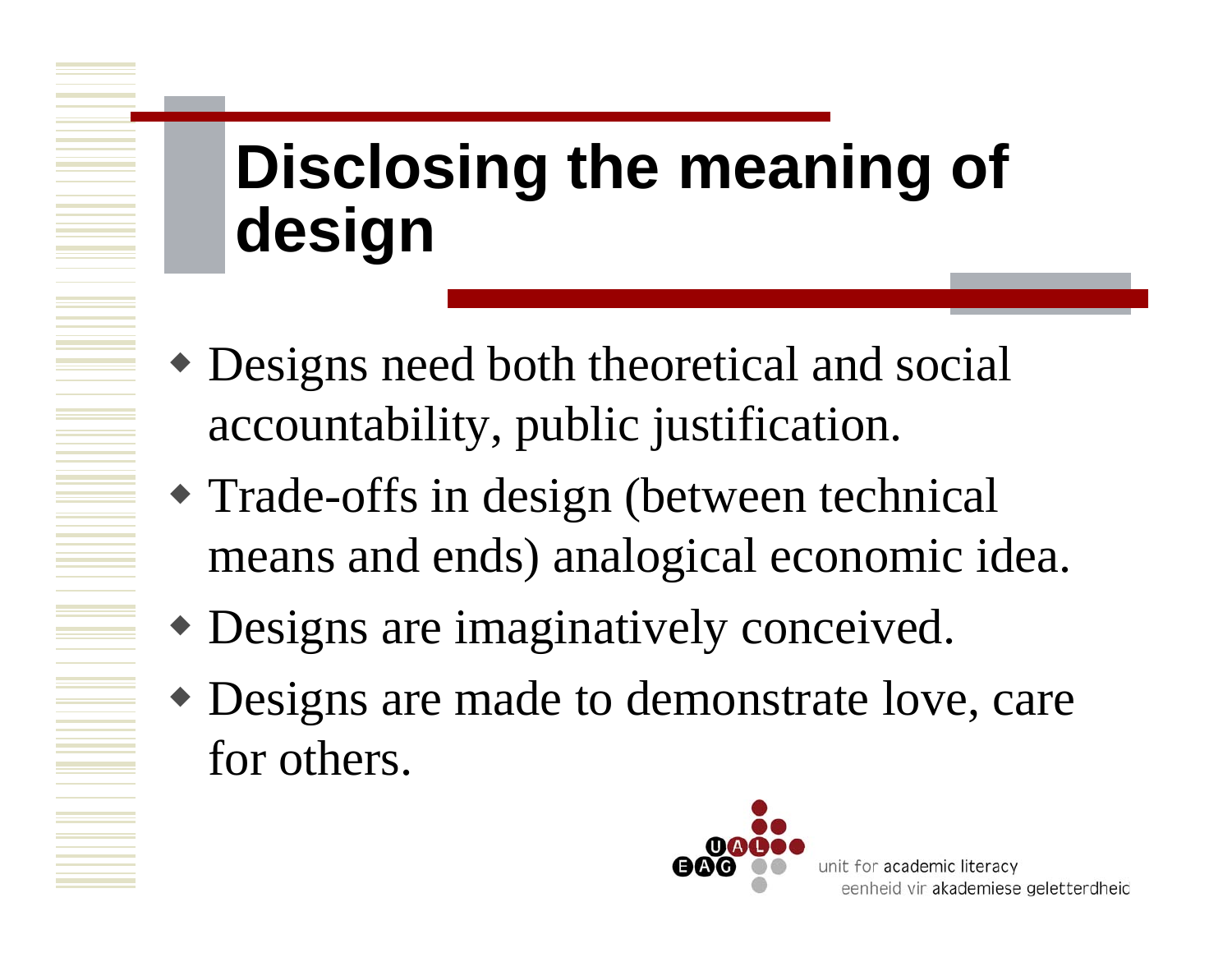## **Constitutive conditions enriched**

- Validity reconceptualised as theoretical defensibility (construct validity)
- Further enhanced by technical articulation: interpretation (meaning) of scores
- Redefined in social terms as impact
- Political and juridical concerns added
- $\blacktriangleright$  Yet enrichment not = reason to conflate

![](_page_19_Picture_6.jpeg)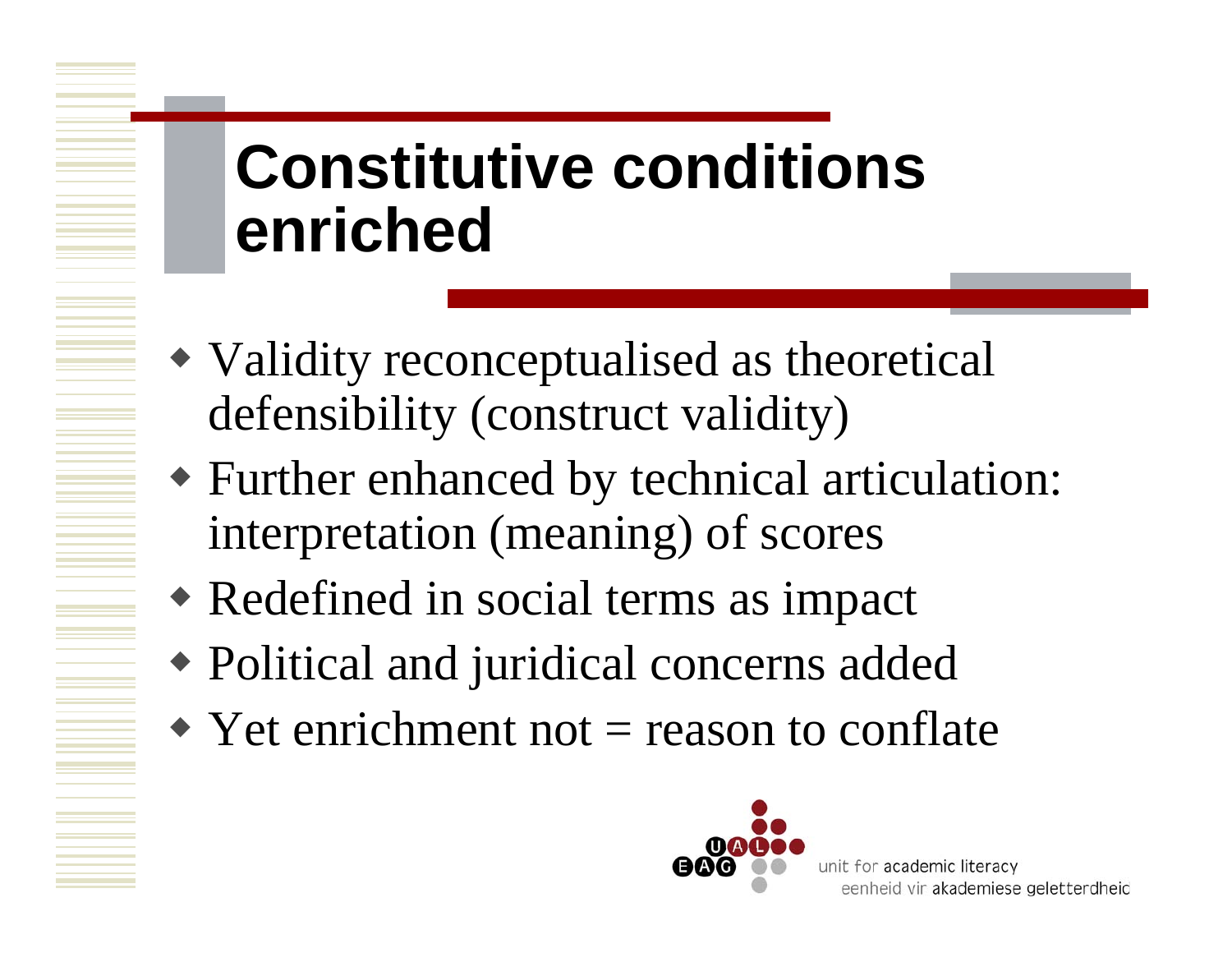# Systematic fit: constitutive and regulative conditions

![](_page_20_Picture_1.jpeg)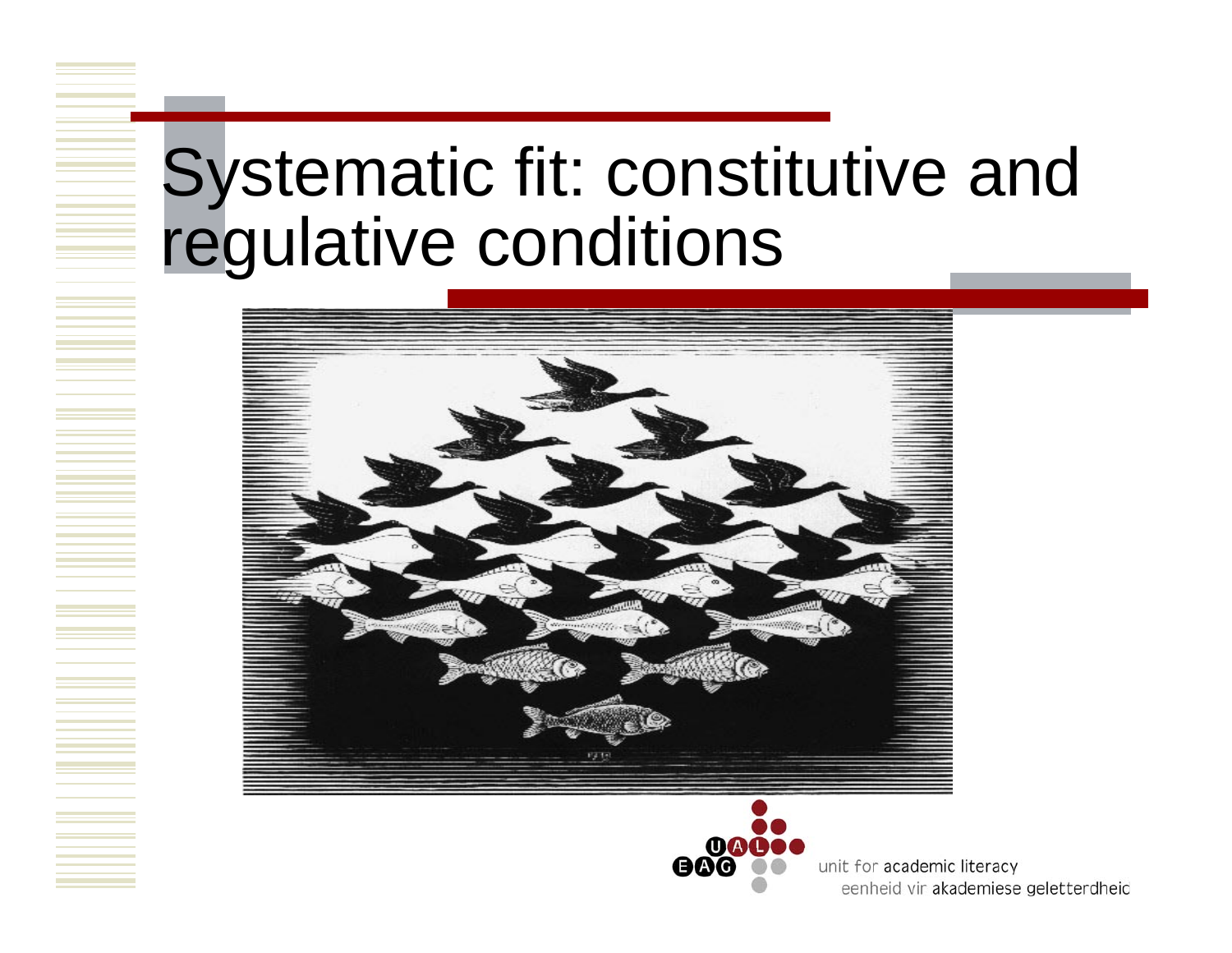## **The function of a theoretical framework**

- "... break down the walls" relate field to others
- Messick's example: clarification sought from Leibniz, Locke, Kant, Hegel, Singer
- Our field is related to both natural and human (cultural) sciences
- Conceptual conflation leaves the discipline poorer

![](_page_21_Picture_5.jpeg)